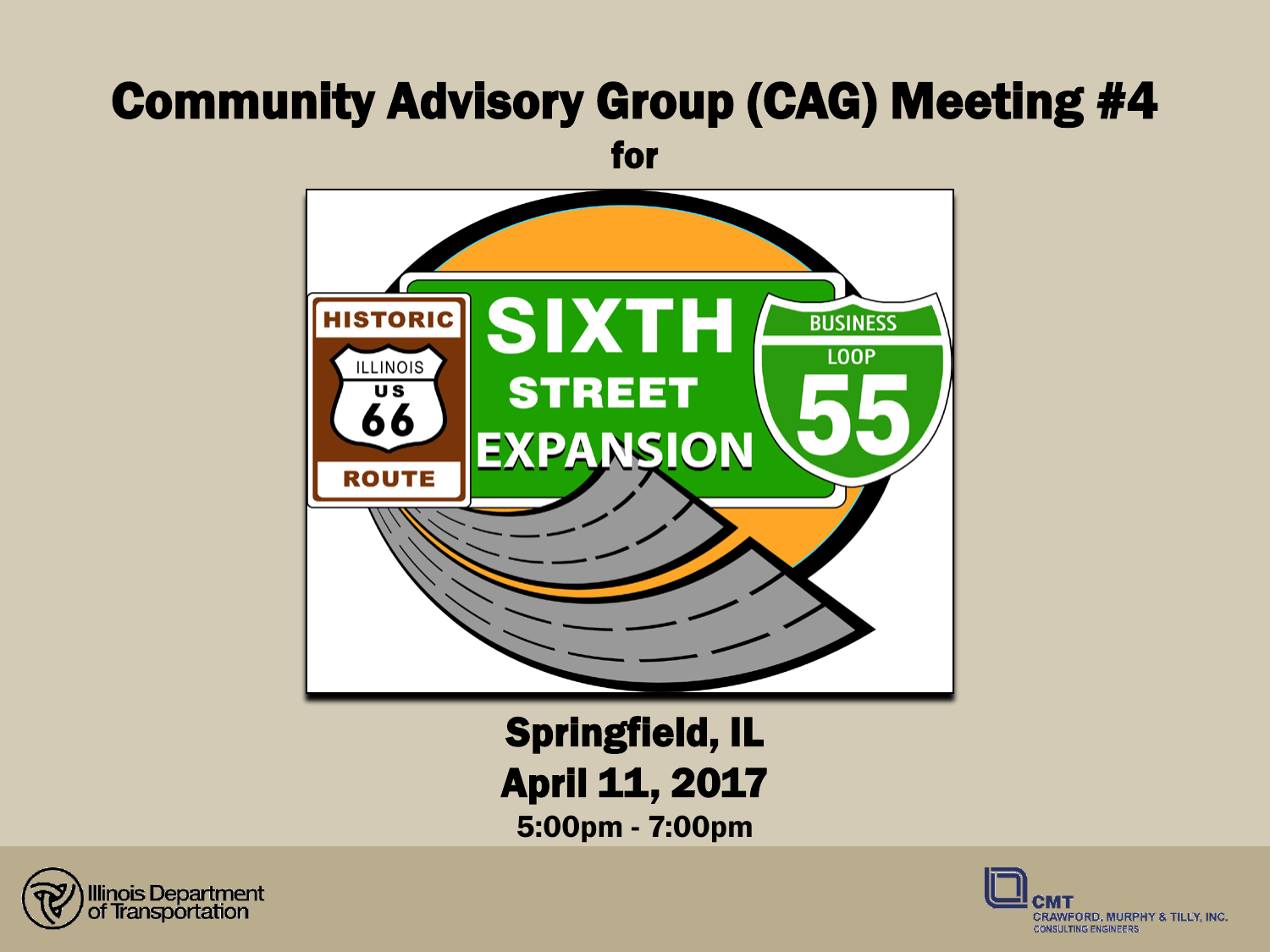#### **Introductions**



Illinois Department<br>of Transportation

**Illinois Department of Transportation Division of Highways - Region 4/District 6 126 E Ash Street Springfield, IL 62704**

**Jeff South, P.E.** Region 4 Engineer

**Jeff Myers, P.E.** Program Development Engineer

**Sal Madonia, P.E.** Acting Studies & Plans Engineer

**Keith Donovan, P.E.** Project Engineer

**Lori Williams, P.E.** Geometrics Engineer

**Tom Cox** Studies & Plans Team Manager

#### Project Study Group (PSG)



**Crawford, Murphy & Tilly, Inc. Consulting Engineers 2750 West Washington Street Springfield, IL 62702**

**Stan Hansen, P.E., P.L.S.** Project Manager

**Brian Bond, P.E.** Geometrics Engineer





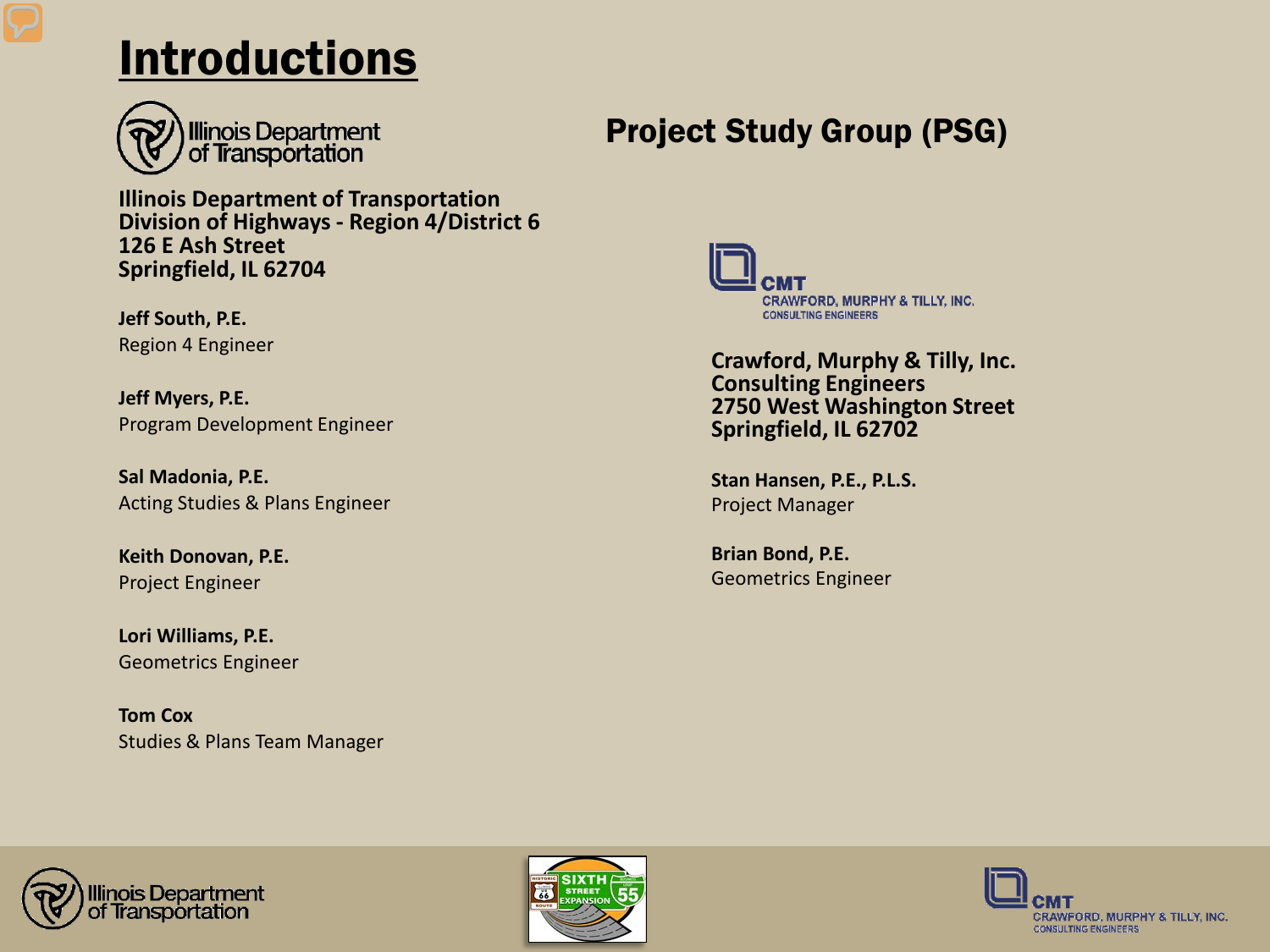### Meeting Agenda

- Summary of Project Status
- CSS Process & CAG Activities
- Recap of Previous Meetings
- Corridor Developments
- Preferred Alternative Details
- Schedule
- Reflect on CSS Process
- Closing Comments







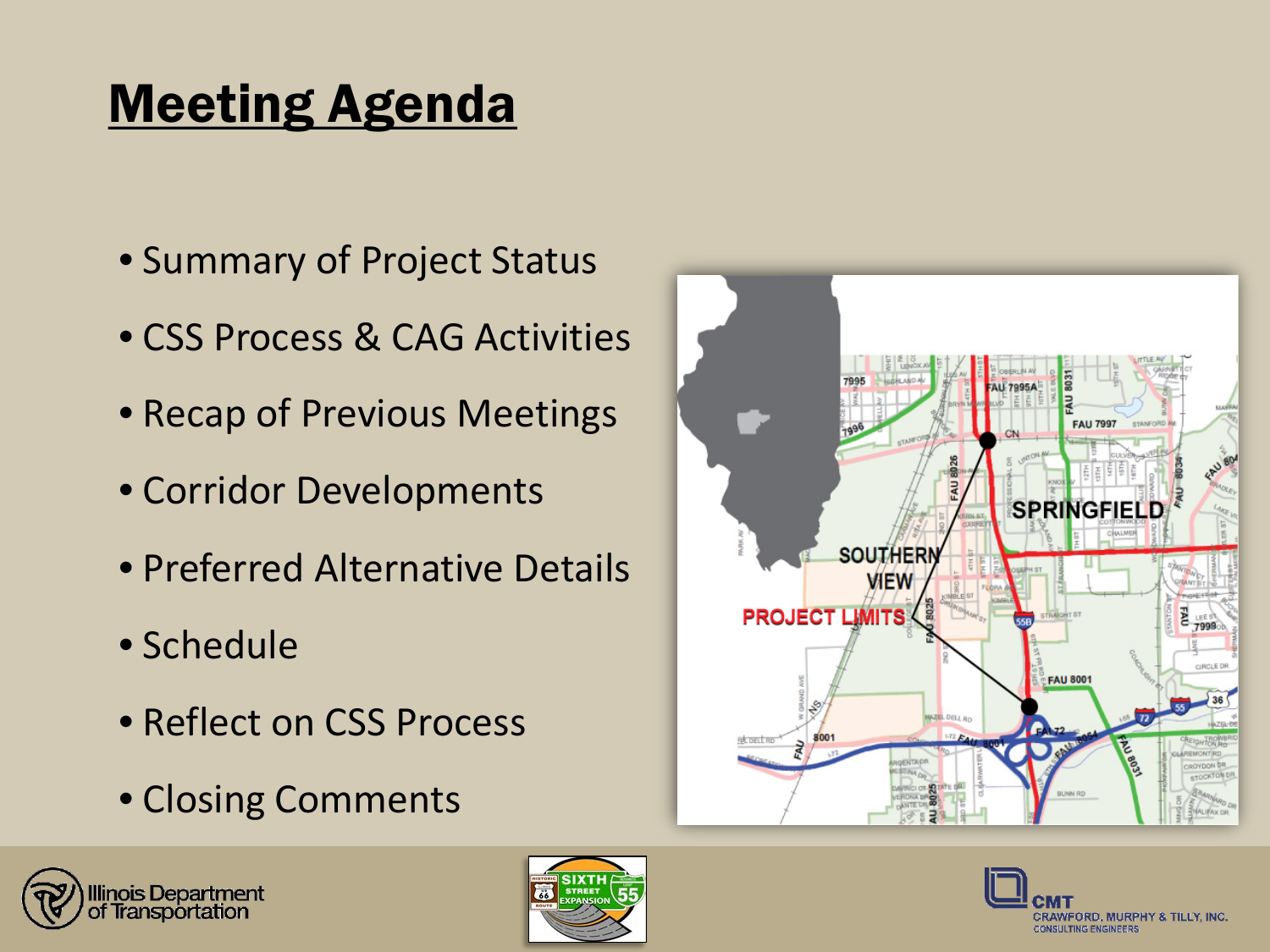# **Summary of Project Status**

- Stakeholder Meetings conducted as part of Context Sensitive Solution Process.
- Geometric Alternatives studied for determination of preferred roadway segments, intersections and local access.
- Access provisions / control and roadway network circulation evaluated.
- Consensus of a preferred concept to be finalized by Project Study Group through Stakeholder, CAG and jurisdictional agency input.
- Design (Phase II) to be initiated after completion of Planning (Phase I) and receipt of design approval from FHWA.
- Construction Funding not programmed in current Multi-Year Program.





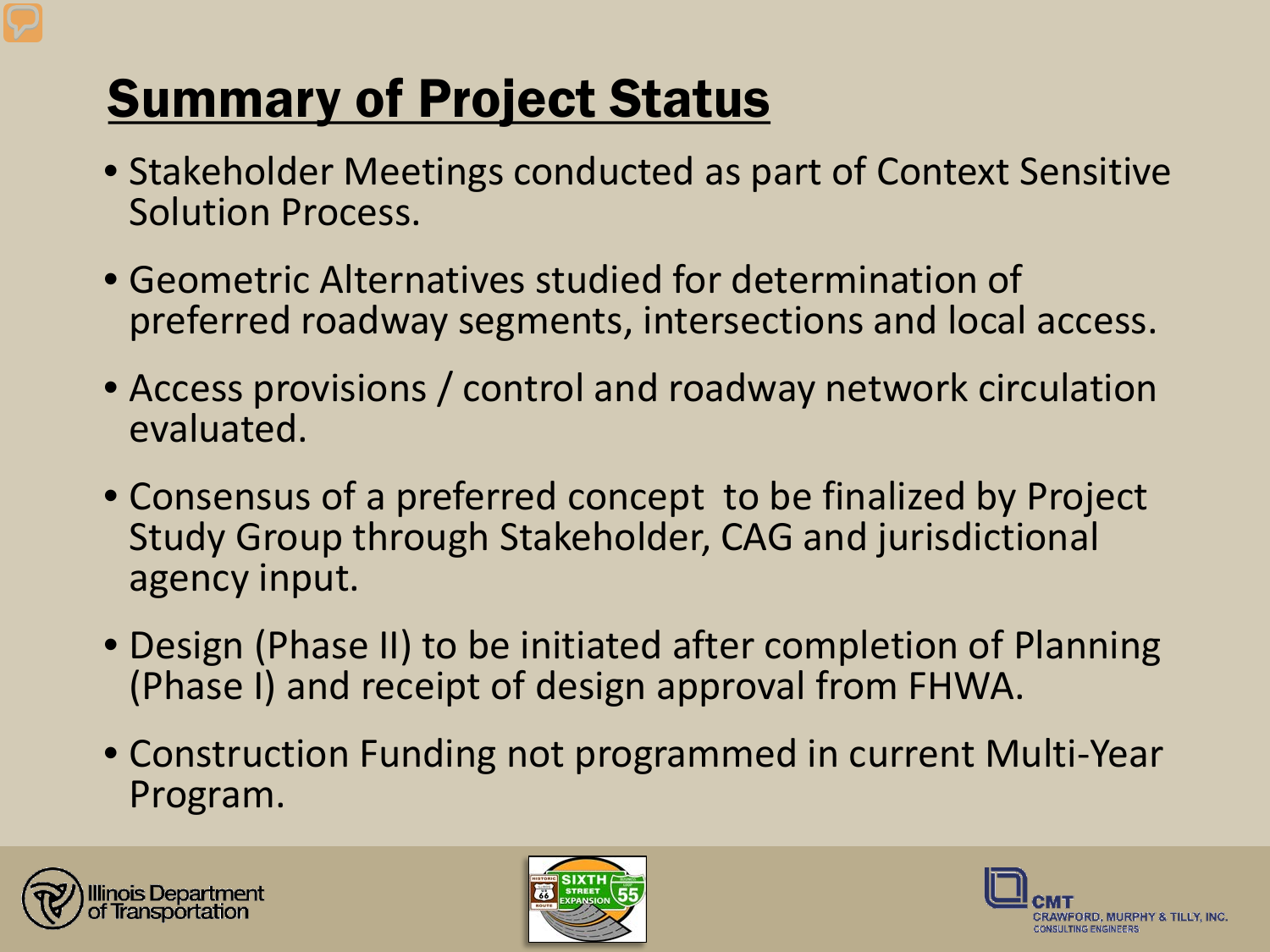#### CSS Process & CAG Activities

- Stakeholder Involvement Plan
	- CAG concurrence on preferred alternative
	- Public Hearing conducted of final improvements
	- Identification of any commitments to include in project report





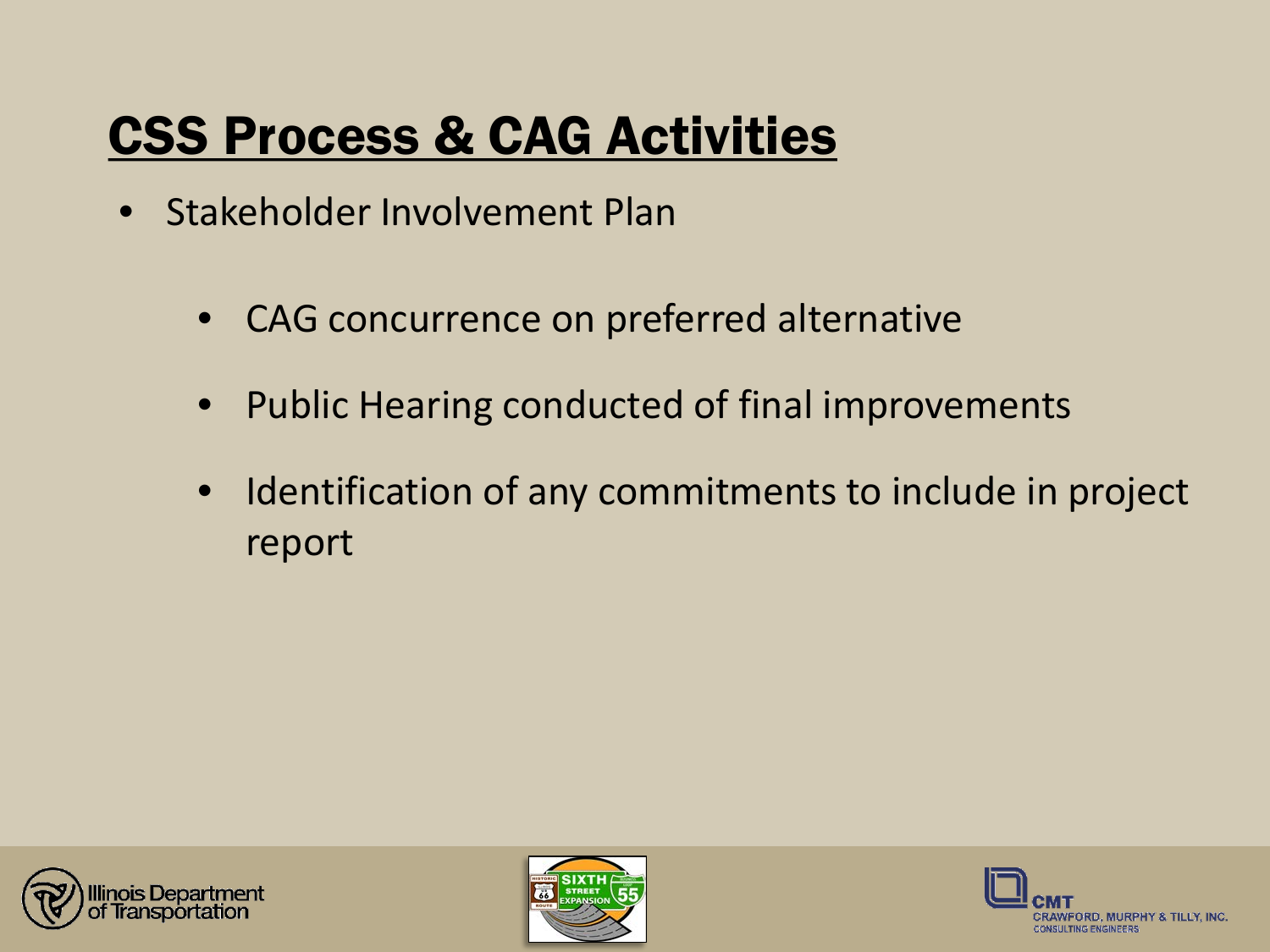## Recap of CAG Meeting #3

- Hazel Dell west access right-in only
- Hazel Dell east closed with right-in slip ramp access
- Lincolnshire west extension curved for desirable Southern View offset
- Super 8 Service Drive modified to better accommodate maintenance
- Thornton's gas station median crossover access
- St. Joseph Street improvements
- Crosswalk at Stevenson Drive
- Bike and pedestrian accommodations along 6th St West
- Stanford Avenue auxiliary lanes and bike accommodations





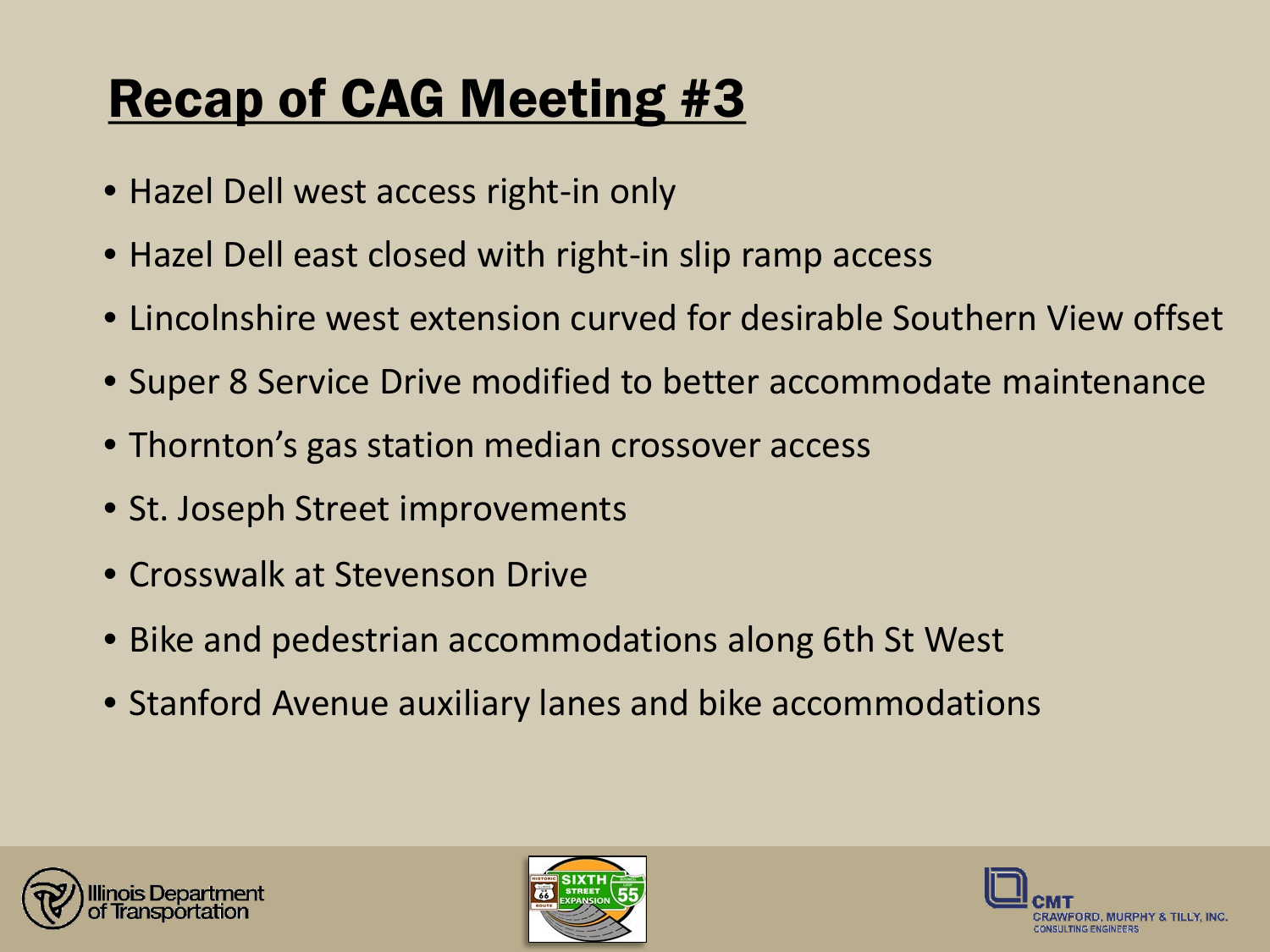#### Preferred Sixth Street Expansion Alternative

- **Discussion of preferred corridor alternative**
- **"Walk-Through" of proposed improvements**
- **Modifications from Public Hearing**
- **Additional development occurring along corridor**





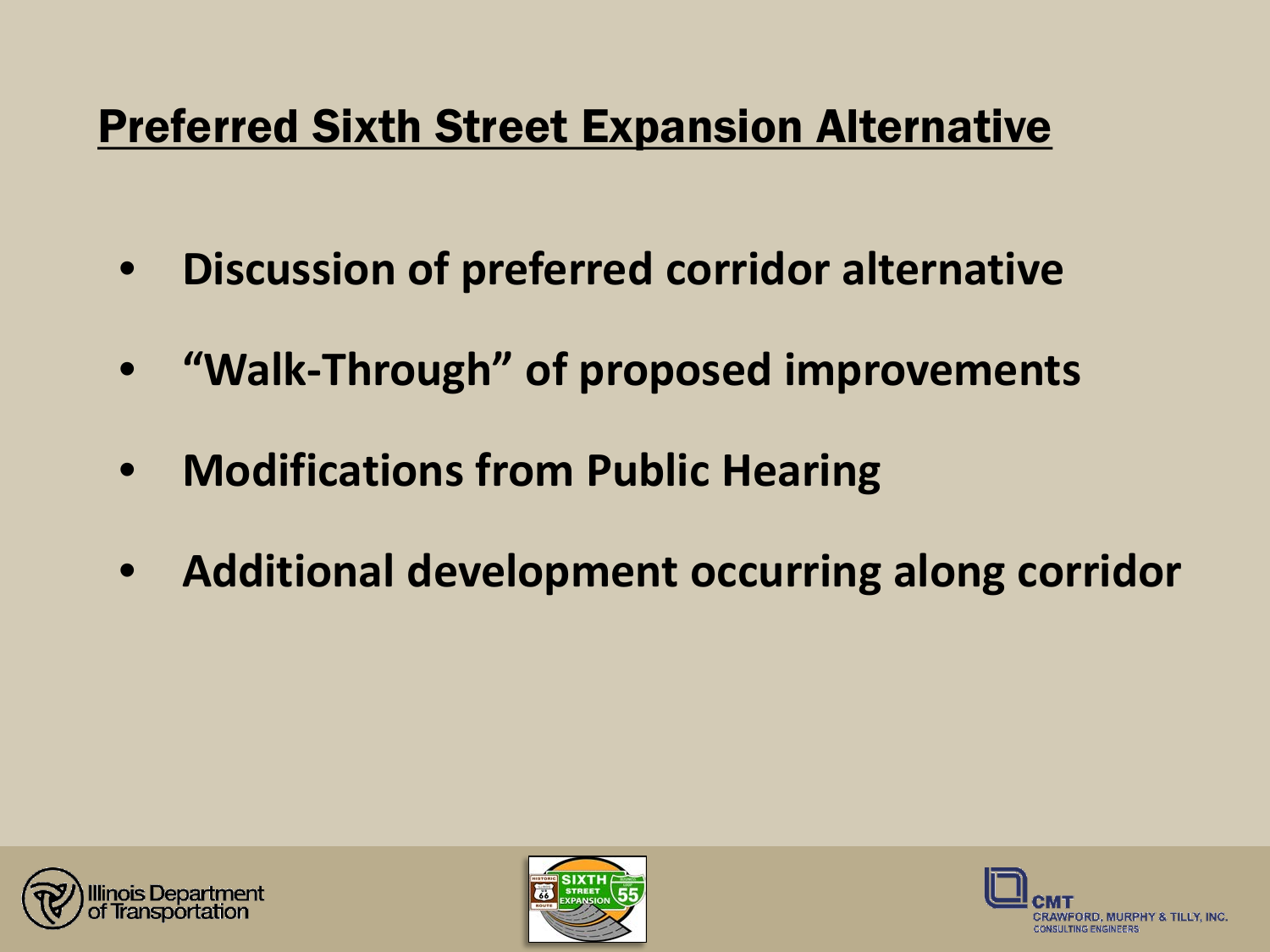#### CSS/Public Involvement Schedule



**CRAWFORD, MURPHY & TILLY, INC. CONSULTING ENGINEERS**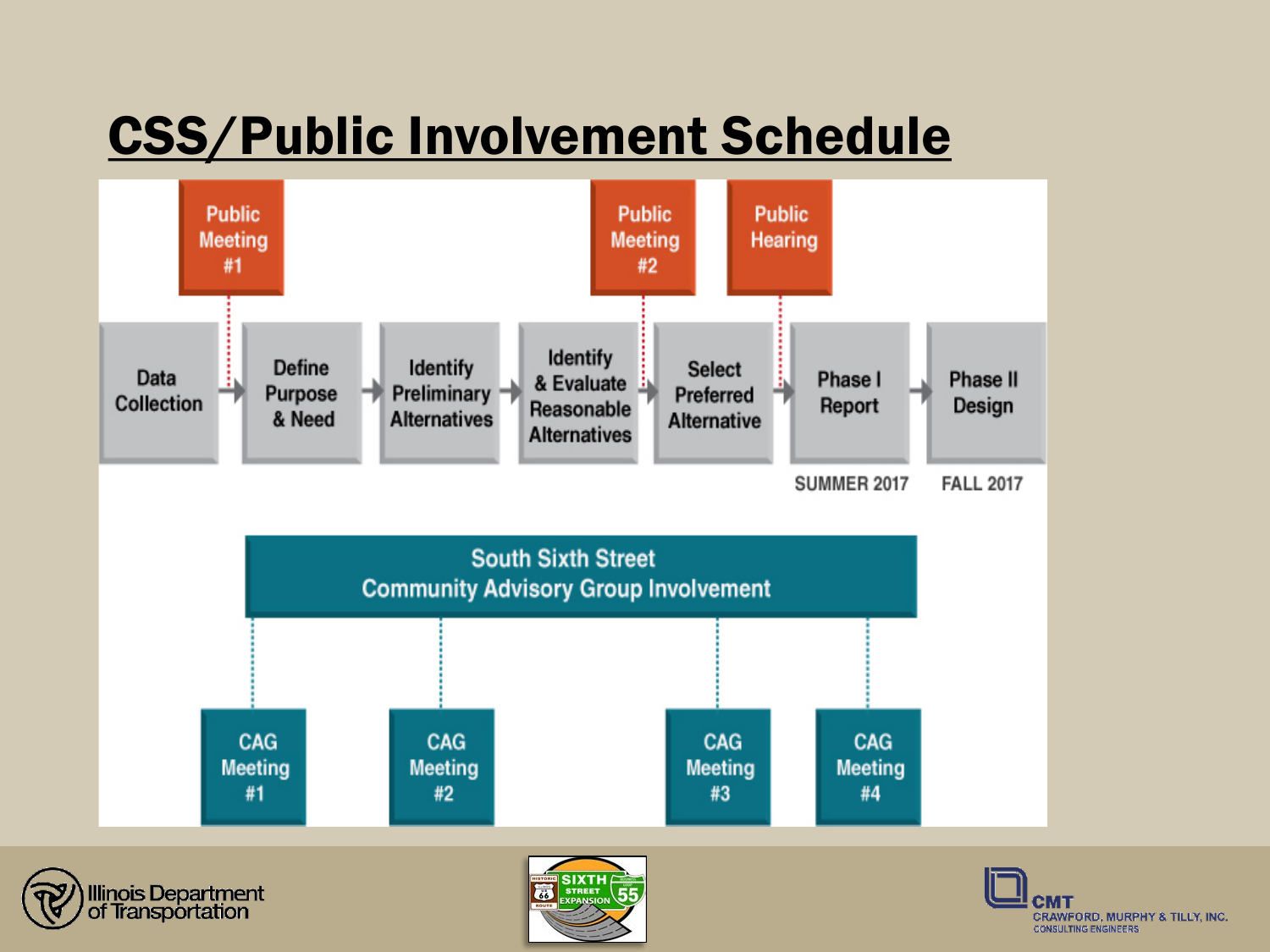#### Reflection on CSS Process

- 1. Benefits of involving the Community Advisory Group (CAG)
- 2. Interaction with the Project Study Group (PSG)
- 3. Overall process to engage stakeholder input
- 4. Thanks to all participants serving on the CAG